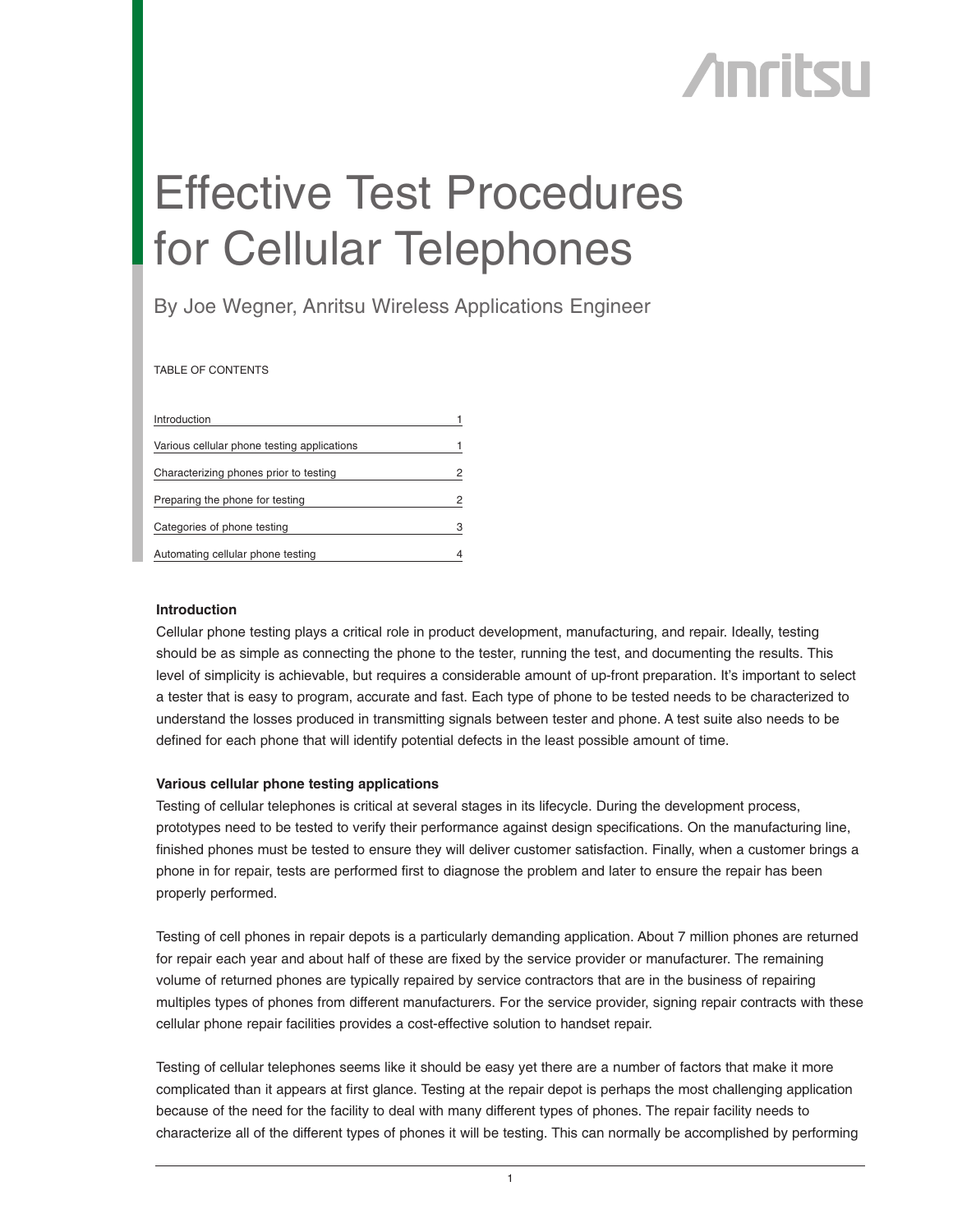radio frequency (RF) testing on a group of each type of phone that the facility will be responsible for testing.

## **Characterizing phones prior to testing**

Sensitivity and transmitter measurements are performed by using the tester to generate a signal or powering up the phone's transmitter. But test definitions revolve around the power that is injected at the receiver or received by the tester. In each case, the measurements are affected by losses incurred in moving the signal between the phone and tester. These losses include RF power loss due to egress and heating of the cable from the RF port to the antenna coupler as well as the RF power loss between the coupler and the phone receiver. Different phones have different antenna characteristics and geometries so they will have different losses. Up-front effort is required to define the losses for each model of phone to be tested.

Phones that are capable of reporting their received power, such as GSM phones, are easier to characterize. Connect the phone to the tester with a direct connection and measure the loss of the cable externally on another piece of equipment. Then, set the power to a known level and read the report from the phone. A second measurement is then done with the antenna coupler by setting the RF power to the same level and reading the report from the phone. The difference in the reports with the direction connection and the antenna coupler is the loss of the system. This loss can be compensated at the tester by increasing the output power by this loss amount.

The phone also needs to be characterized in the opposite direction, with the phone transmitting and the tester receiving. Instruct the phone to transmit at a particular level through both a direct connection and radiated signal. The difference between the signal received in these two cases is the loss which is added back to the test measurement during the maximum power test. Since these tests are not iterative, they can both be performed in less than a minute.

In phones that are not capable of reporting the received power, such as CDMA phones, a more complex method is needed to determine this loss. Start by connecting the direct connection cable to the phone. Then starting with a relatively high power level, the RF power is slowly decreased until the phone starts to report receive errors. This is the baseline level. Next, connect the phone to the tester using the antenna coupler. Starting with a relatively high RF power level, slowly decrease the RF power until the phone again starts to report receive errors. At the level where the errors occur, the phone is receiving the same power as the baseline level measured earlier. The difference between the two transmission levels is the loss of the system. This loss can be compensated by increasing the tester power by this amount. This compensation should be made for each test channel that is used. This test must be performed manually because it requires an iterative process of checking the frame error rate each time the transmit power is reduced.

The phone also needs to be characterized in the opposite direction. Start by setting the tester to instruct the phone to transmit at a low level such as -90 dB in the direct connection mode. Set the closed loop power control of the tester to "all up" which means it will increase power by 1 dB every 1.25 milliseconds until it reaches the phone's maximum power limit. Compare the results on this test against the phone's rated maximum power limit which can be obtained from www.3gpp2.org for CDMA phones. The iterative nature of these tests means they typically take about 20 minutes.

Losses can be very different at different frequencies. Most cellular communications systems employ a frequency separation between the uplink and downlink so losses need to be measured at both frequencies using similar methods. First a measurement must be made with a direct connection, setting the phone ouput power to a known level. Then a second measurement is made with the antenna coupler. The difference in the measurements is the system loss value and this must be added to the antenna coupler measurement to compensate for this loss.

### **Preparing the phone for testing**

It's important to test the phone in the same condition in which it is intended to be used. Phones are not intended to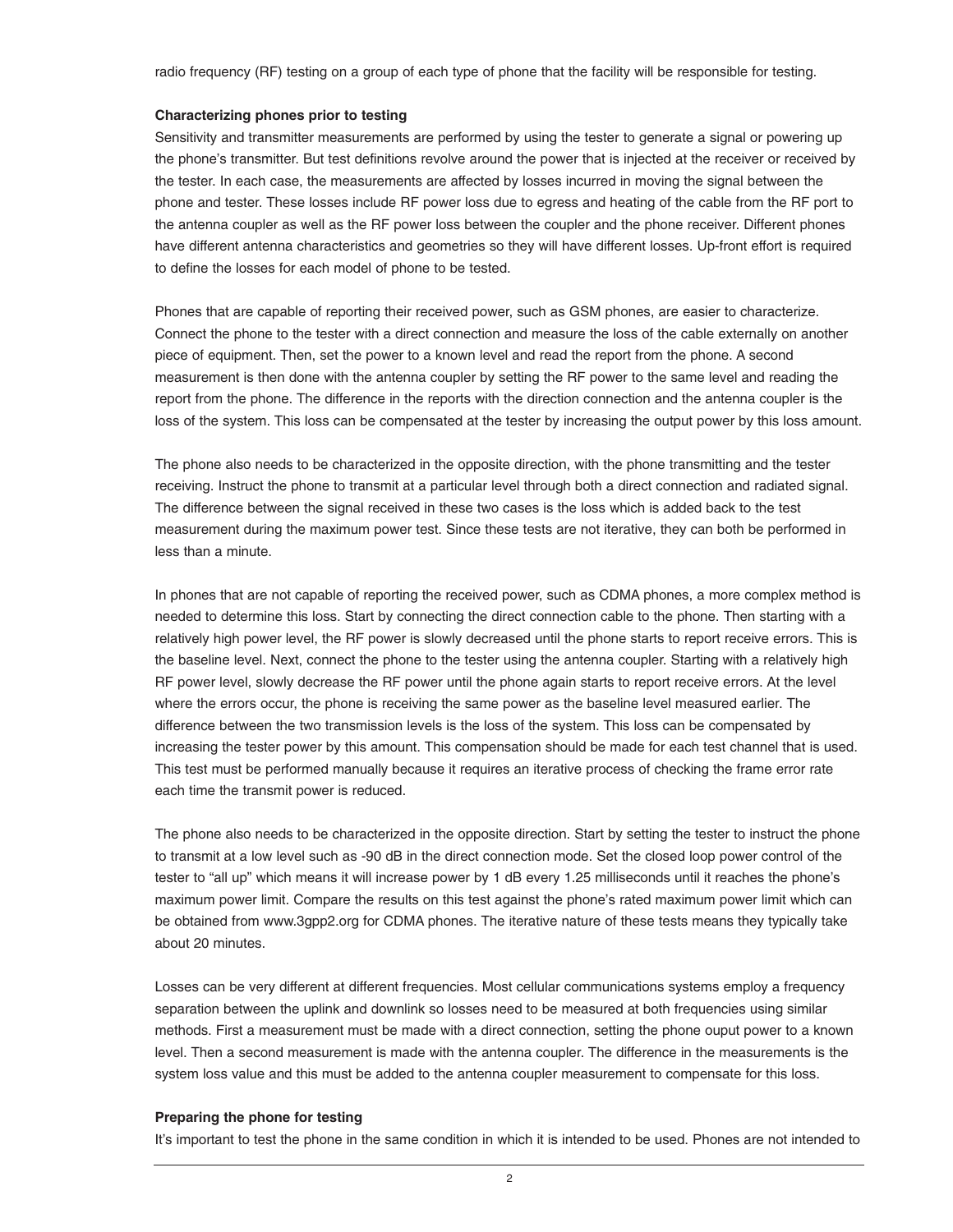be used with a cable connecting them to a base station antenna. So the phone should be tested through an antenna coupler inside an RF enclosure. The connection between the antenna coupler in the enclosure and test equipment should be made with a high quality shielded cable to prevent any external noise from entering the system. In situations where a direct connection is used for testing, at last some of the testing should be performed with a radiated RF connection in order to ensure that the antenna circuitry is working properly. Since the type of connector used for direct connection varies widely among phones, using the antenna coupler also avoids the need for the repair depot to keep a large inventory of connectors. The potential disadvantages of using a radiated connection, such as difficulties in testing the low end of the power range and possible interference, can be addressed with a good RF shielding enclosure.

In today's environment consumers often make modifications to their phones. They may change the front plates or back plates, add third party batteries or antennas, or add jewels or other decorations. These and other modifications may affect the RF performance of the phone. So the phone should be returned to its original condition by removing any add-ons. The phone should be fully assembled because any missing parts might affect the RF characteristics. The proper phone battery should be used because the battery shape, size and materials can affect the phone's RF characteristics. The battery should be fully charged to ensure that poor battery performance does not cause the phone to fail tests where it is asked to transmit at high power levels.

The phone should be configured in a manner that is consistent with the way it is intended to be used. Flip and clam-shell phones should be in the open position and extendable antennas should be extended. One exception to this rule relates to the fact that some flip and clam-shell phones can be opened at different angles. The angle to which they are opened often affects their RF performance. When tested in an RF shielding enclosure, the angle of opening determines the orientation of the antenna to the antenna coupler. The angle of opening may also affect the way in which RF energy is reflected within the RF shielding enclosure. In this situation, it may be necessary to test phones closed in order to get consistent results.

## Level 1 testing

| <b>Parameter</b>          | <b>Importance</b>                                                                                                           |
|---------------------------|-----------------------------------------------------------------------------------------------------------------------------|
| Mobile Origination        | Needed to establish and maintain call. This will<br>also test the keypad if all of the keys are used in<br>making the call. |
| <b>Mobile Origination</b> | Needed to establish and maintain call.                                                                                      |

| Importance                                                                                                                                       |
|--------------------------------------------------------------------------------------------------------------------------------------------------|
| Needed to establish and maintain call                                                                                                            |
| Needed to establish and maintain call at a larger<br>distances from the base station transmitter                                                 |
| Needed to establish and maintain call at short<br>distances from the base station transmitter<br>without saturating or overdriving the receiver. |
| Needed to establish and maintain call at a larger<br>distances from the base station transmitter                                                 |
| Needed to maintain a call while traveling                                                                                                        |
|                                                                                                                                                  |

## Level 2 testing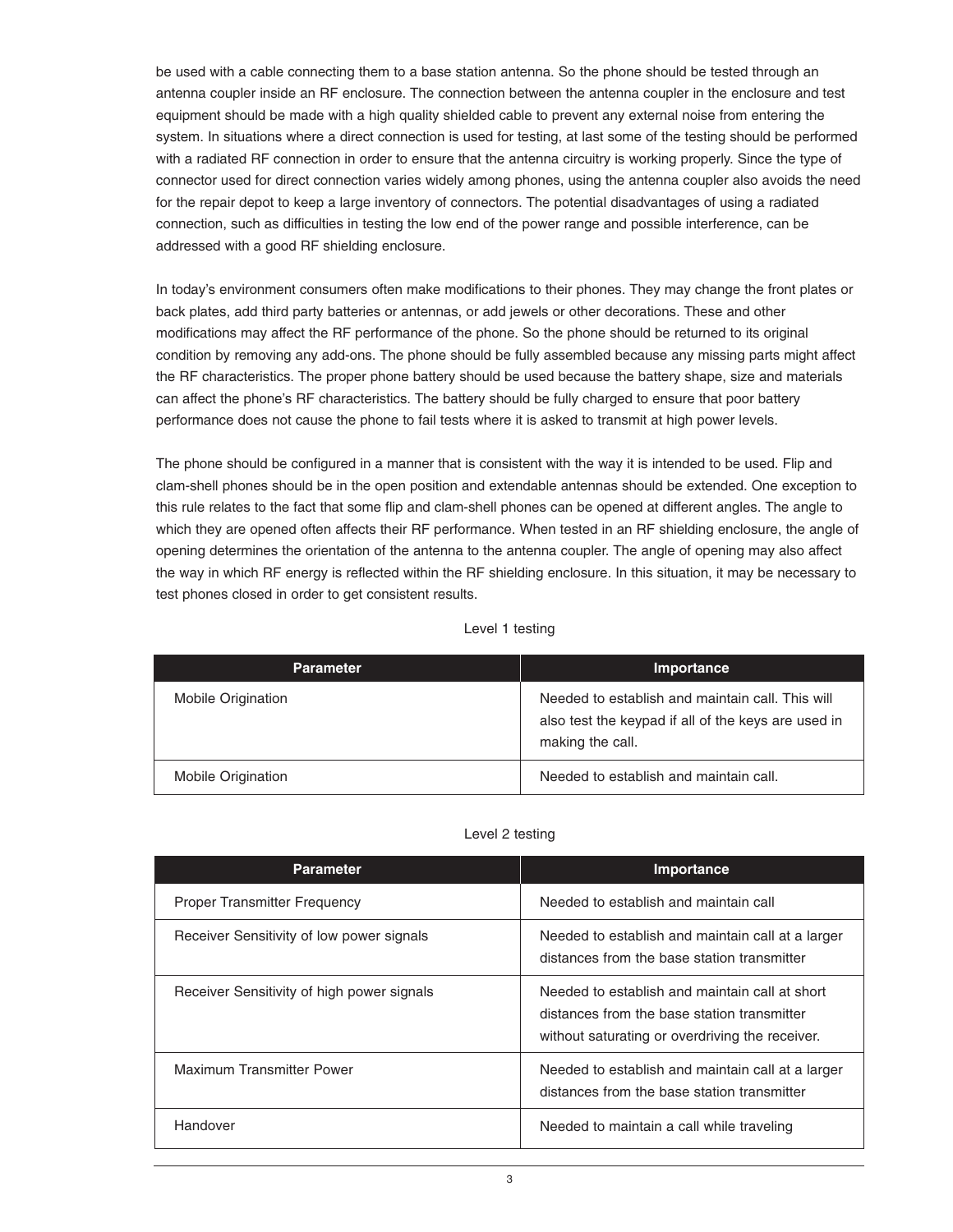|  | Level 3 testing |
|--|-----------------|
|  |                 |

| <b>Parameter</b>    | Importance                                                           |
|---------------------|----------------------------------------------------------------------|
| Modulation analysis | Needed to identify digital modulation and<br>waveform quality errors |
| Timing analysis     | Needed to identify timing errors                                     |

## **Categories of phone testing**

Phone testing is generally divided into three categories. Level 1 is the simplest level of testing and usually involves mobile origination and mobile page tests. Passing level 1 tests is necessary but not sufficient to determine that a phone will work on a live system. Level 2 testing adds transmitter frequency, receiver sensitivity, maximum power, and handover testing to evaluate the usability of the phone under various conditions. Yet a phone could still pass of these tests but not work properly under certain conditions. For example, digital modulation errors, timing errors, and waveform quality problems could prevent the phone from meeting its performance specifications. Level 3 testing addresses this concern by adding modulation and timing analysis.

In the real world, time is a factor and it may be necessary to eliminate some tests in order to save time. Either the mobile page or the mobile origination is frequently removed. This is because these tests are considered to be essentially identical from an RF point of view. If a mobile origination is performed, the keypad will also be tested. In phones that take a long time to attach to the system and register, a mobile origination will be faster than a mobile page. However, when an RF enclosure is being used for testing, the enclosure needs to be opened to replace the call. When this happens, the tests need to be paused not only for the call to be placed but also for the enclosure to be closed. A phone that can be placed in automatic answer can be paged without opening the RF enclosure. The disadvantage of using a page in automatic answer mode is that the keypad does not get tested.

In some cases, trade-offs may be made due to the time that is required to perform a particular test. For example, in some technologies receiver sensitivity tests take a considerable amount of time. In this case, a test suite may perform this test just once or twice per phone while the other tests in the suite are performed in multiple channels per band. Patterns discovered in previous rounds of testing may also help eliminate tests. For example, you may note in historical data that a phone that passes the sensitivity test will always pass the frequency test. This may make it possible to eliminate the frequency test.

## **Automating cellular phone testing**

While any tester can be operated manually, the latest generation of test automation tools removes the need to manually conduct testing. This greatly reduces the amount of training required by operators, reduces test time, and reduces the risk of errors. Anritsu's Cellular Repair Center Application (CRCA) software simplifies the process of creating a test program. You select a particular test by clicking on it and the program then prompts you for any parameters that may be required to further define the test. Normally, the specified default values work perfectly. Multiple test sequences can be set up for different phones and customized to execute a variety of tests. Once the test sequences have been defined and saved, they can be downloaded to multiple test stations. The operator then needs only to select the type of phone to be tested and the corresponding service provider and execute the test. The user interface consists only of one screen that operators can easily learn to navigate. They can typically become productive in a very short period of time even without any cellular phone test experience. The software provides security by requiring users to log in and only giving administrators access to the test sequences defined for a particular phone.

The software automatically recalls the defined test sequence and completes the set of tests via remote control of the radio communications analyzer. A data file of test results is automatically generated. This data file is saved in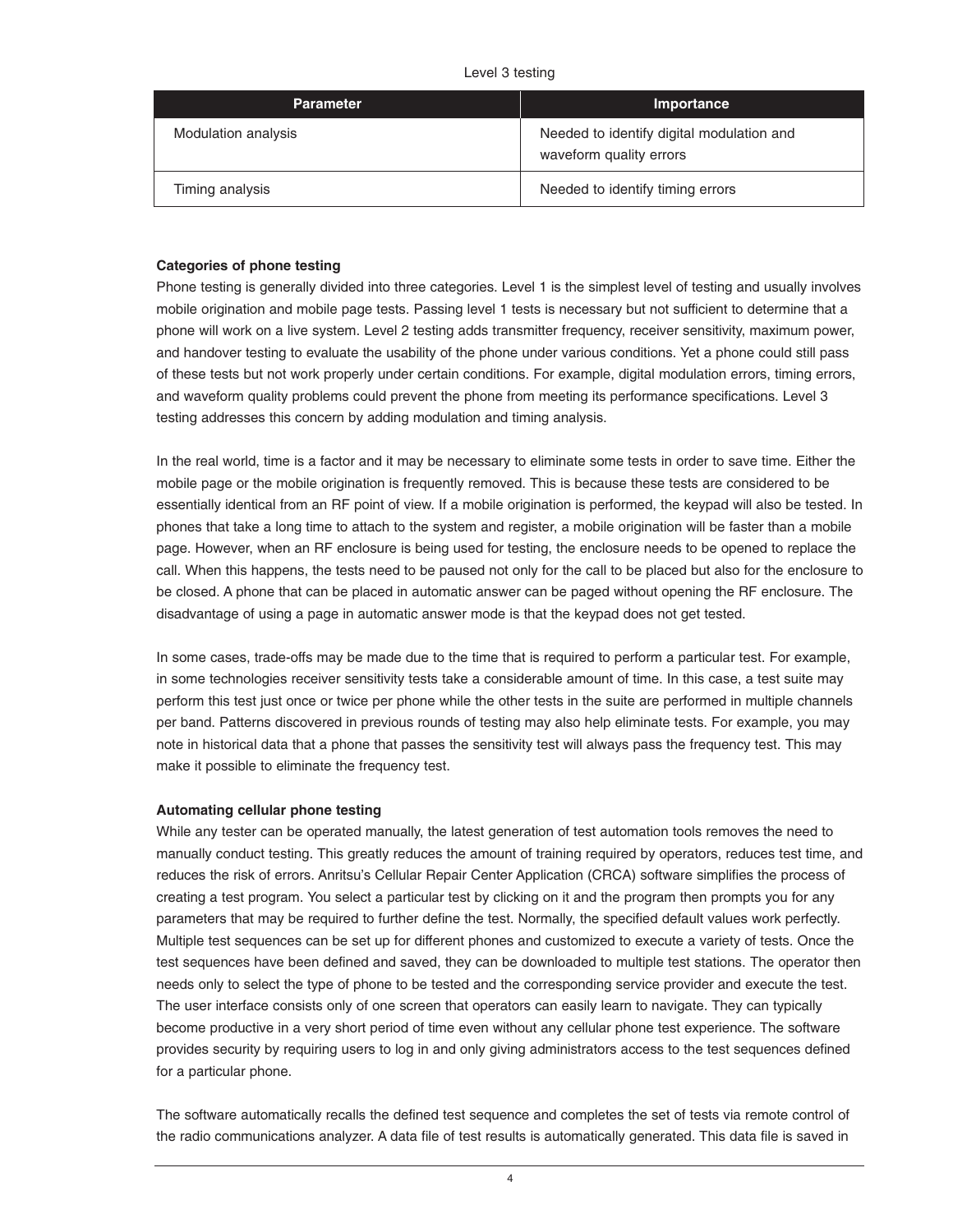tab delimited format so it can easily be extract to run reports. If the phone fails, it is sent to another department for repair. The test sequence ensures that the tester runs the right tests in the proper sequence and also verifies that the test is based on the correct losses determined during the characterization process.

The latest generation of testers, called radio communications analyzers, can support a variety of formats and test many different types of handsets. Radio communications analyzers combine the capabilities of multiple instruments such as a digital modulation generator, audio analyzer and generator, analog modulation analyzer, and digital modulation analyzer. A built-in power meter and sensor provide accurate power measurements. A spectrum analyzer may be offered for checking for out-of-band spurious signals.

Anritsu offers a line of testers optimized for virtually any cell phone testing application. The MT8510B is a low cost tester designed for Level 1 and 2 testing of WCDMA and GSM phones. It can run test programs under the control of a separate PC or be operated manually. The MT8815B is a full-featured tester designed for Level 1, 2 and 3 testing at a high rate of speed. It supports WCDMA, GSM/GPRS/EGPRS, cdma2000 1xRTT, cdma2000 1xEV-DO, AMPS voice channel and PHS. The MT8820B essentially combines the functionality of two MT8815B units into one mainframe. When used in combination with the Parallel Phone measurement option, the MT8820B can test two phones at the same time, enabling substantial increases in throughput at a minimal increase in cost.